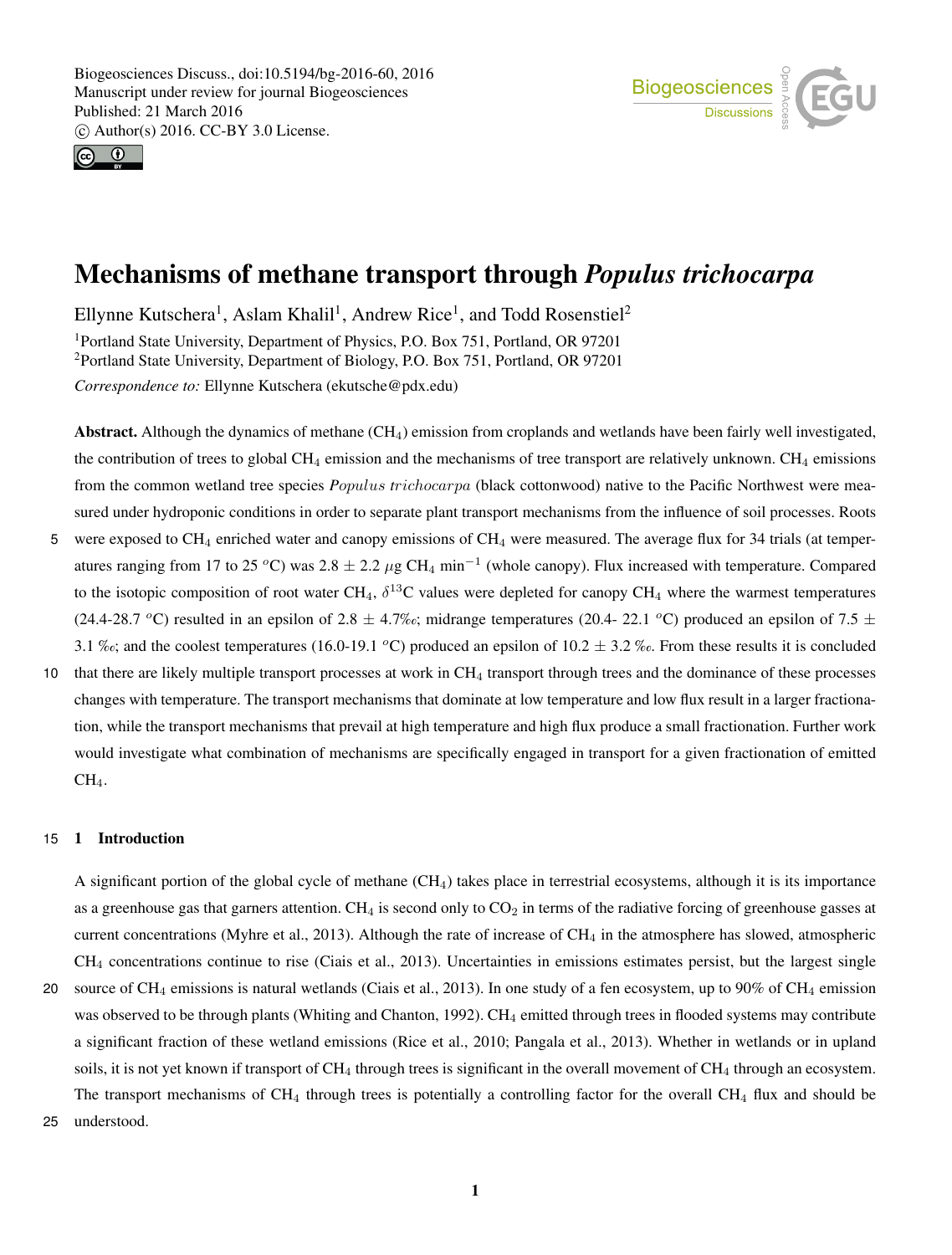



In his review of isotopic signatures for CH<sup>4</sup> transport through wetlands, Chanton (2005) identifies three different pathways: transport through the water layers separating soil and air, ebullition or bubbling from submerged soils across the water layer to the air, and transport through emergent aquatic plants. Of the types of transport mechanisms described in the literature for plants and trees, transpiration and aerenchyma formation have been significantly discussed for trees. Aerenchyma are hollow

- 5 spaces in the cortex of stems and roots that allow  $O_2$  to move from the atmosphere to the rhizosphere, an adaptation for wetland or inundated environments.  $CH_4$  and other gases produced in the rhizosphere can potentially move to the atmosphere through these tissues and out lenticels, which have been studied as gas transport pathways in black alder (*Alnus glutinosa*) (Schroder, 1989; Buchel and Grosse, 1990). It has been proposed that CH<sup>4</sup> can be transported through these structures (Rusch and Rennenberg, 1998). Gas transport through plant tissues is usually suggested to be diffusive in current literature, whether 10 for emergent aquatic plants (Chanton, 2005) or upland or riparian trees (Machacova et al., 2013; Pangala et al., 2014).
- Temperature, among other factors, is known as a significant factor in the control of wetland  $CH_4$  emission (Whalen, 2005) and it is believed that increased soil temperatures lead to increased  $CH_4$  flux from rice fields (Khalil et al., 1998b). However, it is unknown how temperature specifically affects transport mechanisms. Whether diffusive or otherwise, this relationship is important since wetland emissions are expected to increase in a warmer, wetter climate (Ciais et al., 2013). Faster transport
- 15 of CH<sup>4</sup> out of the soil by trees leaves less time for its oxidation by methanotrophic bacteria; likewise, a slower transport time means more CH<sup>4</sup> will be oxidized in the soil and less will be emitted overall. Our study experimentally probes whether diffusion through tree stems (a slower process) or transpiration (a faster route) are likely to be significant transport mechanisms for CH4. These transport mechanisms will themselves be affected differently by temperature; therefore it is important to know what mechanisms are at work as well as how those mechanisms are changed with temperature.
- 20 In this study we have investigated the transport mechanisms of CH<sup>4</sup> through *P*opulus *t*richocarpa or black cottonwood. By measuring CH<sub>4</sub> flux and the isotopic fractionation of emitted  $cH_4$ , we examine the possible transport mechanisms (e.g. bluk flow, diffusion) and rule out those that are not supported by our measurements. We also examine the variation of flux and isotopic fractionation with temperature, which gives further insight into the likely modes of  $CH<sub>4</sub>$  transport and how those modes would be affected by temperature change.

## 25 2 Methods

## 2.1 Growth Conditions and Canopy Flux Measurements

Native to the Pacific Northwest, *P*opulus *t*richocarpa, a poplar species also known as black cottonwood, can be found in floodplains and areas where inundation occurs. This species is used as a landfill cover (McBain et al., 2004). Since it is floodtolerant, it can be grown hydroponically in order to isolate tree transport mechanisms from the complications of plant-soil

30 interactions. Cuttings from wild black cottonwood were taken from the Sandy River Delta floodplain in the Columbia River Gorge, Troutdale, Oregon. By taking cuttings and growing roots hydroponically, roots can be kept from any exposure to soil methanogenic or methanotrophic bacteria. 7.5 liter plastic buckets with tight-fitting lids were filled to 5.7 liters with a modified Hoagland's solution and two 3 cm diameter holes were cut in the plastic lids, one on each half of the lid. One cutting was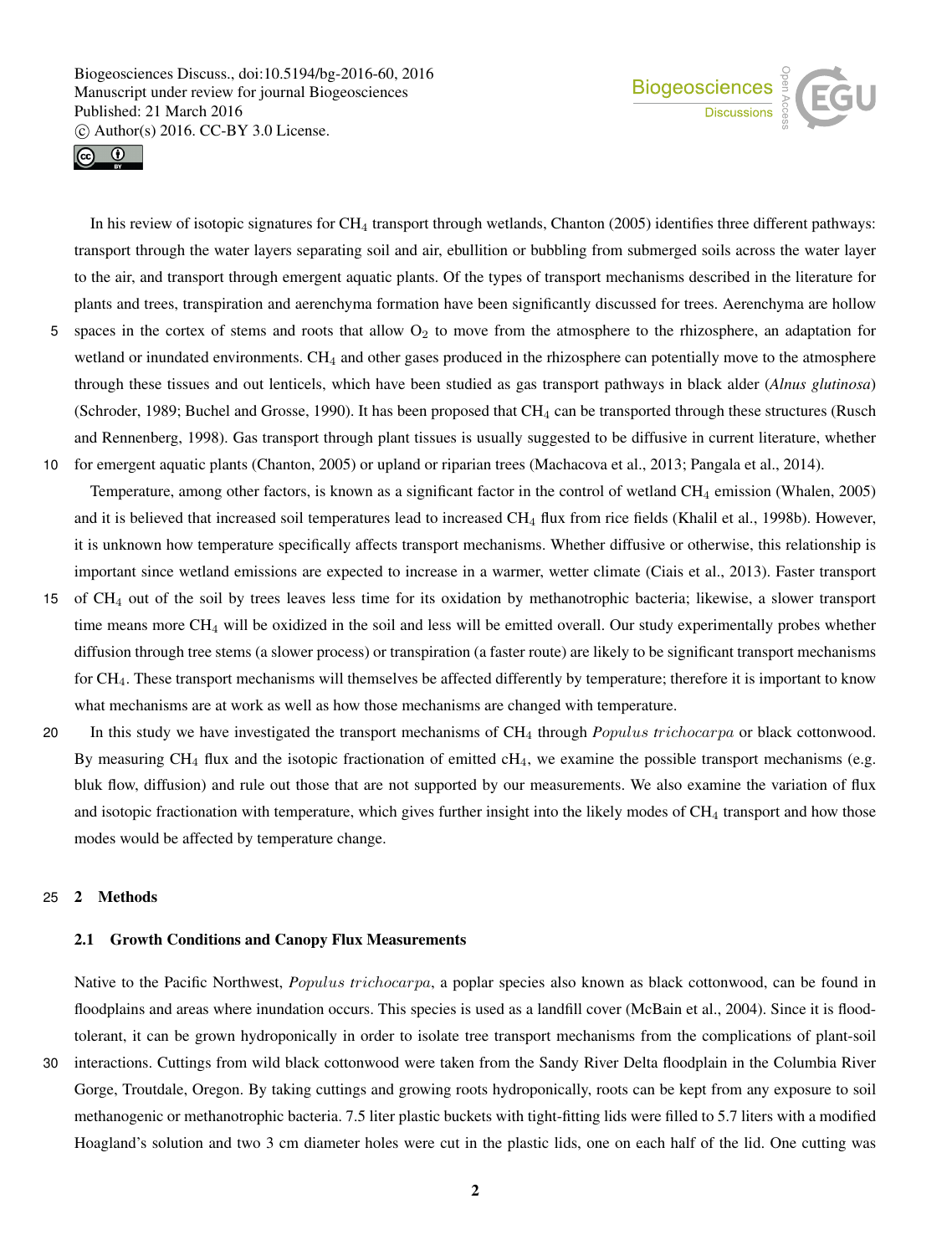



placed in each hole and held in place by a foam stopper, then the lid was secured to the bucket. The nutrient solution was changed every ten days. Every other day the pH was checked and sodium hydroxide added to the solution if the pH was found to be lower than 5.8. In case of contamination by methanogens of the growing buckets, root water was tested just before being changed. CH<sup>4</sup> was found at just above the detection limits of the gas chromatographs, five orders of magnitude less than the  $5 \text{CH}_4$  concentrations during the experiments described below. The small amount of  $\text{CH}_4$  detected may have been dissolved from ambient air; production of  $CH_4$  in the root zone of the growing buckets was concluded to be unlikely.

Saplings were cultivated for at least four months under greenhouse conditions with a photoperiod of 16 hours before experimentation began. Natural light was used unless the intensity dropped below a pre-set PPFD, in which case greenhouse lighting was set to activate. Light levels measured at leaf surfaces at the time of an experiment averaged 72  $\mu$ moles light m<sup>-2</sup> s<sup>-1</sup> but

- 10 ranged from 3 to 530  $\mu$ moles light m<sup>-2</sup> s<sup>-1</sup> (LI-250A Light Meter, LI-COR Biosciences). Trees grew during the experimentation period and ranged in height from about 75 cm to 1 meter above the bucket lid level of 26 cm. Leaves on each tree were photographed once and leaf area calculated from pixel counts. A correlation of leaf area versus leaf count was done to estimate the leaf area of each tree based on leaf count at the time of each flux experiment ( $r^2 = 0.79$ ). However, as this was an estimate it was not used for reporting flux per leaf area.
- 15 To perform an experiment, one tree was removed from the growing vessel and the tree's roots placed in an acrylic root chamber based on a design used by Rusch and Rennenberg (1998), as depicted in Figure (1). The chamber was filled with deionized water through which natural gas had been bubbled until a high concentration of  $CH<sub>4</sub>$  was reached. The concentration of CH<sup>4</sup> in the root chamber was similar to that found in flooded tubs of soil in greenhouse experiments where no plant was present (unpublished data). These concentrations averaged 0.7  $\mu$ moles CH<sub>4</sub> mL<sup>-1</sup> water (standard deviation ~ 0.1  $\mu$ moles
- 20 CH<sub>4</sub> mL<sup>-1</sup> water), which is in the range of CH<sub>4</sub> water concentrations in a CH<sub>4</sub> flux study done on hydroponically grown rice (Yao et al., 2000). The root chamber was closed around the tree stem with an o-ring between the chamber and chamber lid, then sealed around the stem with modeling clay to separate the water and roots from the ambient air. Electrical tape was used to cover the seams of the root chamber lid. Aluminum foil covered the transparent root chamber to protect the roots from ambient light. After enclosing the tree in the root chamber, the system was left in the greenhouse for at least three hours before samples
- 25 were taken in the afternoon or early evening.

The water level in the root chamber was marked once the tree roots were enclosed and the chamber sealed. Just before an experiment, the water level was refilled to the initial marked level. The amount of water used to refill the root chamber was taken as a measurement of water transpired by the tree. Also before the experiment, leaf temperature, ambient temperature and relative humidity were recorded. The average ambient temperature was  $18 \pm 2$  °C for these experiments; a set of trials

- 30 with temperature variation are described in the next section. For sampling, a 100 liter tedlar bag was used to enclose the entire canopy of the tree. Since the bottom of the bag had been cut off and some of the bag material wrapped around the tree stem to seal the canopy, the net volume of the bag was approximately 90 liters. Any variation in CH<sub>4</sub> concentration due to these minor volume variations was later calculated to be dwarfed by the variability observed in flux data. 20 mL of canopy air was sampled with a syringe from a septum on the tedlar bag every five minutes for a half hour, beginning as soon as the tedlar bag
- 35 was closed around the base of the stem. 10 mL water samples were taken every ten minutes using a syringe from a sampling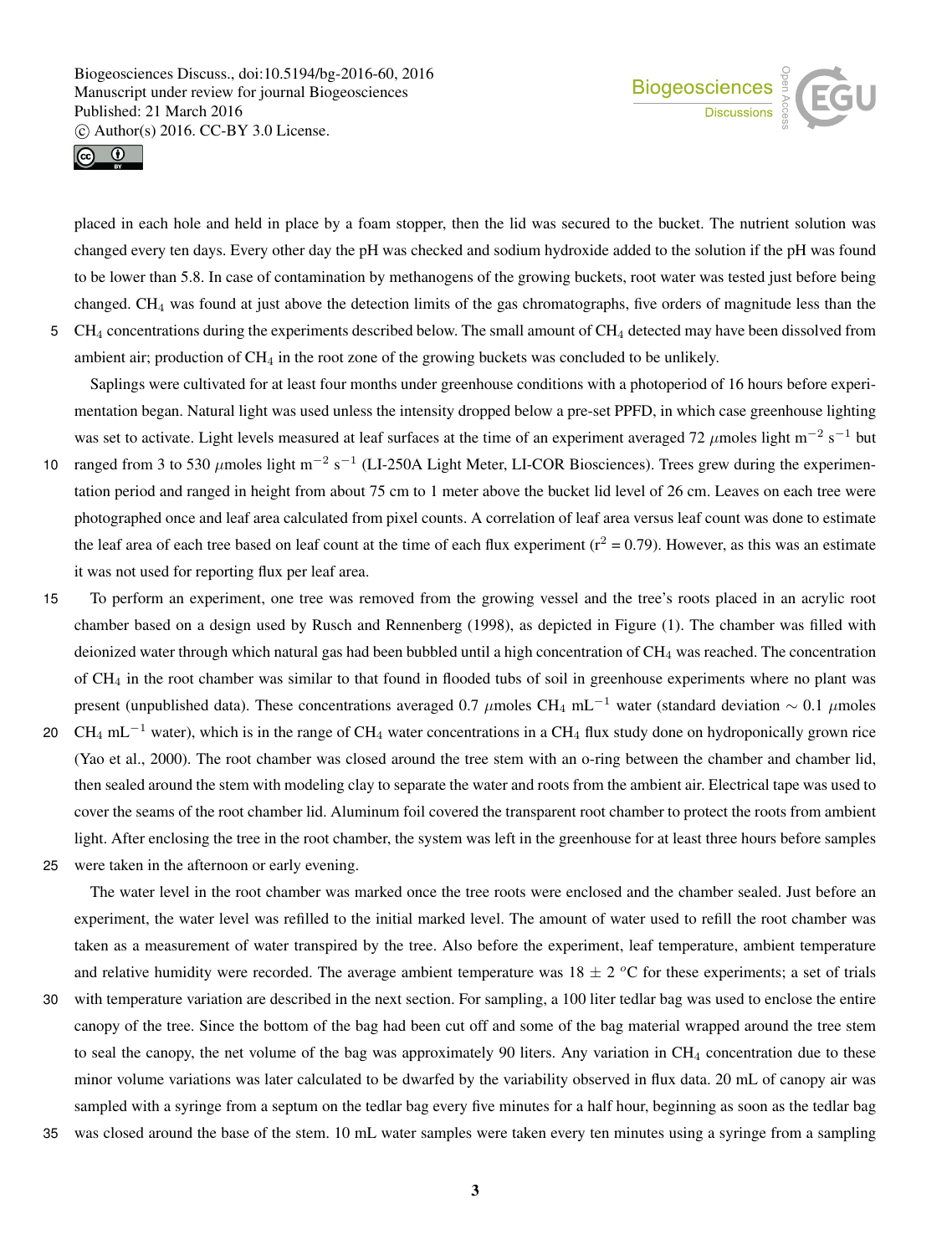



port on the root chamber. 20 mL ambient greenhouse air samples were taken just after the bag was closed and just before it was removed. All samples were then analyzed for CH<sub>4</sub> concentration on an Agilent model 6890 gas chromatograph (GC) with a flame ionization detector (FID)(Khalil et al., 1998a). The rate of CH<sub>4</sub> accumulation in the chamber was analyzed by linear regression to obtain the net CH<sub>4</sub> flux. Water samples were mixed with 20 mL  $N_2$  and agitated by shaking for five minutes. 5 The water was then expelled and the CH<sub>4</sub> concentration determined by measurement on the GC-FID. The dissolved CH<sub>4</sub> concentration of the water was calculated by the method described in Lu et al. (2000).

Canopy CH<sup>4</sup> flux from each of eight trees was measured twice during November and December of 2010, and a third and fourth time on six of the original trees in March and April of 2011. Some growth occured between the fall and spring trials. Leaf area was measured between the 2010 and 2011 set of flux measurements and calculated non-destructively as described

10 above. Stem diameters were also recorded. Leaf areas ranged from  $0.09 \text{ m}^2$  to  $0.49 \text{ m}^2$  with an average of  $0.34 \text{ m}^2$ . Leaf counts ranged from 125 to 424 leaves per tree with an average of 289 per tree. The correlation between leaf count and leaf area yielded a determination coefficient of  $r^2 = 0.79$ .

Stem diameters were measured also. The diameter measurement was taken at 22 cm from the bottom of the original cutting, which was approximately the height where root growth from the cutting began. Stem diameters ranged from 0.010 m to 0.016 15 m with an average of 0.013 m.

#### 2.2 Temperature Variation Experiment

For the temperature experiment, black cottonwood was grown hydroponically as previously described. Five trees were used, taken as cuttings from one black cottonwood tree growing in the Sandy River Delta, Troutdale, Oregon, on September  $19^{th}$ , 2011. Experimentation began on January  $30^{th}$ , 2012, and ran for just over three weeks. Each week, the trees were moved to a

- 20 greenhouse room with a different temperature while other environmental factors such as day length were kept constant. Leaf counts ranged from 131 to 500 leaves per tree with an average of 329 per tree; this is comparable to the trees used in the previous set of experiments as their sizes were similar. The average day-time temperature was 22.3  $\degree$ C the first week, 25.2  $\degree$ C the second week, and 17.1 °C the third week (compared to an average ambient temperature of  $18 \pm 2$  °C for the experiments described in the previous section that measured canopy flux without temperature variation). Natural gas was bubbled through
- 25 deionized water in the root chamber for approximately 45 minutes before the start of each experiment. The root chamber was then placed on a scale (Mettler Toledo, New Classic MF, model MS1200 1L) in the greenhouse and weighed. After moving the tree from the growing container to the root chamber, the difference in weight was recorded as tree weight. Ambient temperature and relative humidity were recorded once the tree was secured in the root chamber and during the experiment. Canopy samples and root water samples were taken and processed in the same manner as described in the previous section for measuring canopy
- 30 flux without temperature variation.

## 2.3 Isotopic Measurements

In the canopy flux experiments outlined above, both with temperature variation and without, carbon isotopic composition of CH<sub>4</sub> was measured. Samples of canopy CH<sub>4</sub> flux were taken at 30 minutes into each experiment for  $\delta^{13}$ C analysis. Two 60 mL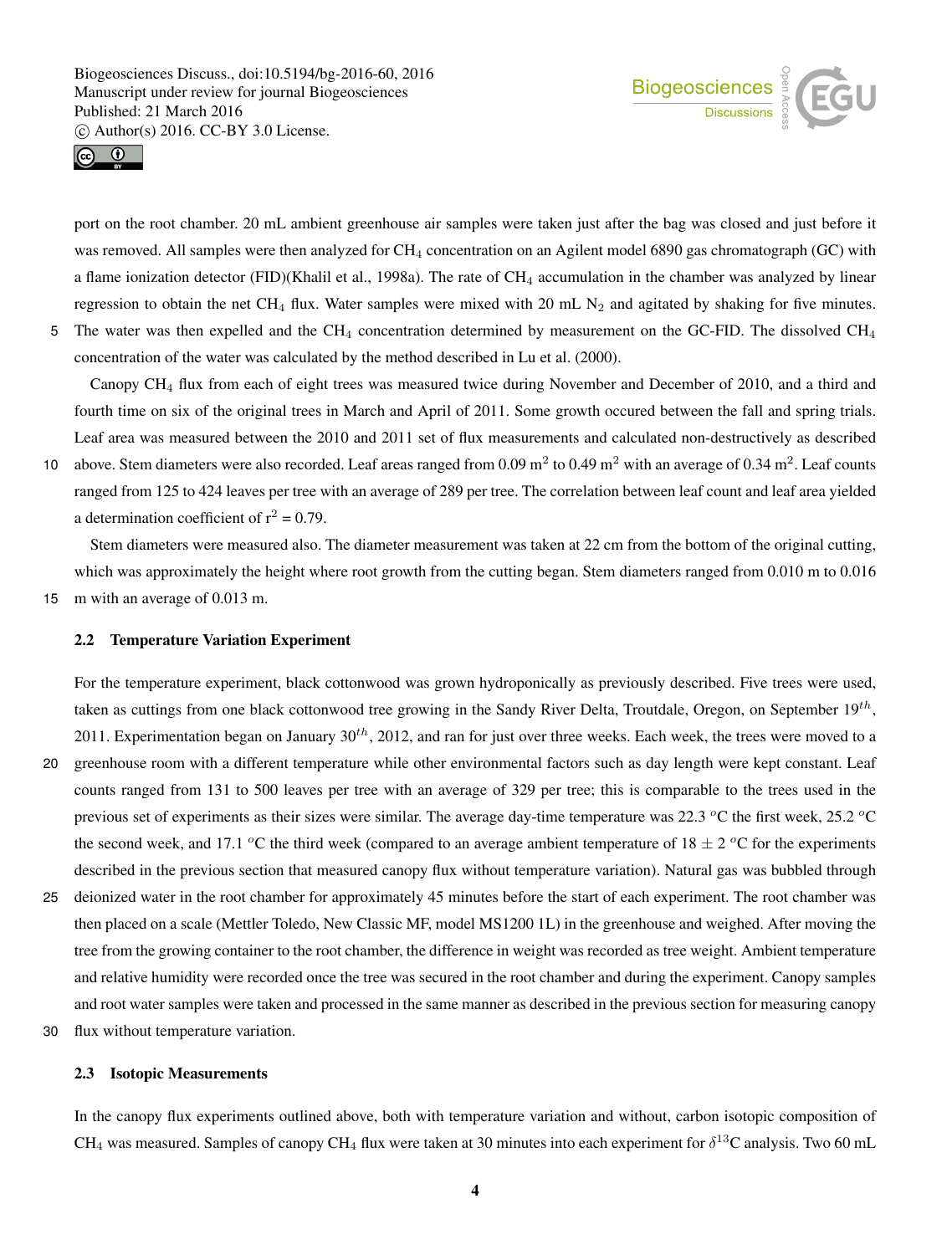



syringes were taken from the canopy bag, two from the ambient air, and 10 mL water was taken from the root chamber to be mixed with 50 mL  $N_2$  and processed as described above. These samples were injected into stoppered 45 mL glass storage vials. Syringe samples from these vials were measured by continuous-flow gas chromatography-isotope ratio mass spectrometry on a Thermo Scientific Delta V Advantage IRMS using the method described in Rice et al. (2001). Values for the canopy CH<sup>4</sup> 5 were corrected using the ambient greenhouse samples.

By convention the ratio of heavy to light isotopes of  $CH<sub>4</sub>$  is expressed with the delta notation as

$$
\delta^{13} \mathbf{C} \% o = \left[ \frac{R_{samp}}{R_{std}} - 1 \right] \cdot 1000 \tag{1}
$$

where  $R_{samp} = {}^{13}C/{}^{12}C$  and  $R_{std}$  is the known  ${}^{13}C/{}^{12}C$  ratio of Vienna PeeDee belemnite limestone (VPDB) (Gonfiantini et al., 1995).

10 Discrimination for or against <sup>13</sup>C in a particular process can be expressed by the ratio of <sup>13</sup>C to <sup>12</sup>C for the process, or  $\alpha = \frac{R_A}{R_B}$  where  $R_A$  is the <sup>13</sup>C/ <sup>12</sup>C ratio prior to the process and  $R_B$  is the ratio afterwards. The process may be a chemical reaction, dissolution from water into a gas phase, or diffusion along a gradient.  $\alpha$  is known as the fractionation factor. Also convenient is the expression  $\epsilon = (\alpha - 1) \cdot 1000$  Using equation (1) this can be written as

$$
\epsilon = \left[\frac{\delta_A + 1000}{\delta_B + 1000} - 1\right] \cdot 1000\tag{2}
$$

15 It can be shown (Hoefs, 2004) that for small values of  $\epsilon$ ,  $\epsilon \sim \delta_A - \delta_B$ .

## 2.4 Stem Experiments

In the interest of separating stem emission from any potential emission occuring from the leaves, two acrylic cylindrical stem cuvettes (20cm in length, 5.8 cm radius) were used to measure flux exclusively emitted from the stem, based on a design used by Rusch and Rennenberg (1998) and depicted in Figure (2). These cuvettes were attached around a section of stem 11.7 cm

- 20 in length, or 23 cm if both stem chambers are used. Experiments with the stem cuvettes were identical to those outlined in the section for canopy flux measurements, except instead of the tedlar bag, the stem cuvettes were attached for a half hour around the tree stem while flux samples were taken every five minutes from each cuvette. The tree was secured in the root chamber for a minimum of 190 minutes and a maximum of 370 minutes before measurements were taken. Cuvettes were placed along the main stem of the tree, one above the other. Water concentration samples were taken as they were for the canopy flux
- 25 experiments. A total of four trials were conducted, two of which were at different times with the same tree.

#### 3 Results

## 3.1 Canopy Flux

Concentration of  $CH<sub>4</sub>$  in the tedlar bag versus time was graphed for all trials. Of the 28 canopy flux trials without temperature variation performed 2010-2011, 18 had an r-squared value over 0.95 and three had an r-squared value between 0.9 and 0.95.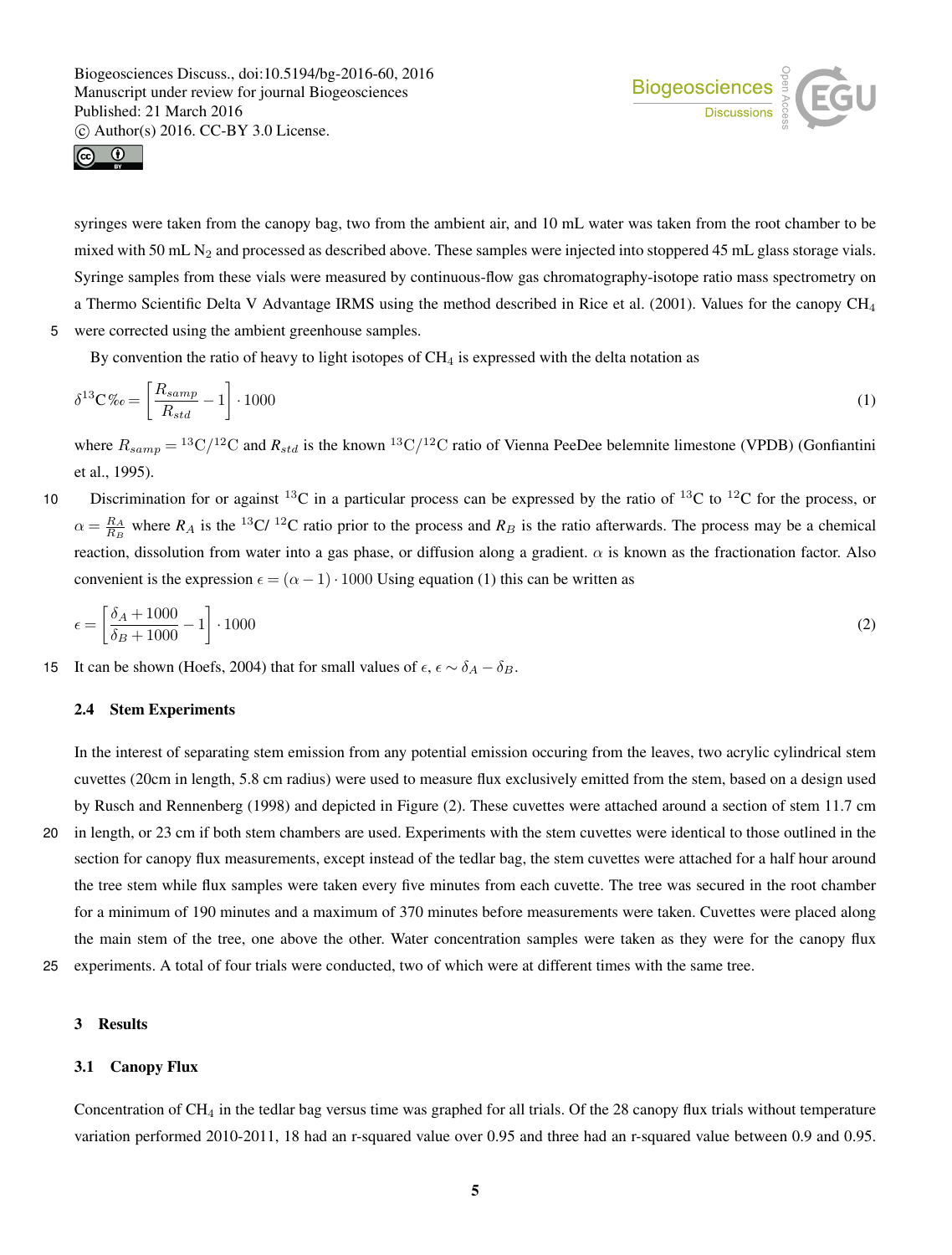



Statistical analysis includes only the 18 trials with r-squared values over 0.95, leaving out trials where inconsistent factors may have altered fluxes. Of the 17 trials conducted in the 2012 temperature variation experiment, the 16 trials with an r-squared above 0.95 are included in the analysis below. These results indicate that for the canopy, emissions are normally linear over the half-hour sampling period. Flux is reported for the entire canopy, that is, the total change in CH<sub>4</sub> concentration in the sampling

5 chamber. The average temperature for the 18 trials in 2010-2011 was 18.3 °C; the average flux was  $3.0 \pm 2.6 \,\mu$ g CH<sub>4</sub> min<sup>-1</sup>. In the 2012 temperature variation experiment, average daytime temperature the first week was 22.3  $^{\circ}$ C, 25.2  $^{\circ}$ C the second week, and 17.1 <sup>o</sup>C the third week. The average flux during the 2012 temperature experiment was 2.5  $\pm$  1.7  $\mu$ g CH<sub>4</sub> min<sup>-1</sup>. The average flux for the warmest temperature, 25.2 °C, was  $3.2 \pm 1.4 \ \mu$ g CH<sub>4</sub> min<sup>-1</sup>; the average flux at the next highest temperature, 22.3 °C, was  $3.2 \pm 2.2 \,\mu$ g CH<sub>4</sub> min<sup>-1</sup>; at the coolest temperature of 17.1 °C, the average flux was  $1.6 \pm 0.8 \,\mu$ g 10  $\text{CH}_4 \text{ min}^{-1}$ .

Although the constant-temperature experiments were conducted at a different time than the temperature-varying experiments, since a relationship between temperature and flux was sought the data from these experiments were combined. As described in the Methods section, growth conditions were the same in each case with the exception of temperature variation. When analyzed, the fluxes were not normally distributed. Therefore, the nonparametric Kruskal-Wallis test was performed in

15 place of ANOVA. Fluxes were binned into three groups, the first ranging from  $16^o$  C to  $19.1^o$  C, the second from  $20.4^o$  C to 22.1<sup>o</sup> C, and the third from 24.4<sup>o</sup> C to 28.7<sup>o</sup> C. Fluxes were found to vary significantly with temperature ( $p = 0.0012$ ). A linear (robust) regression of CH<sub>4</sub> flux versus temperature is shown in Figure (3) ( $R^2 = 0.61$ ; the p-values of the coefficients  $f(x) = 2.53x10^{-7}$  x - 2.67x10<sup>-6</sup> are 7.0x10<sup>-4</sup> and 0.60x10<sup>-1</sup>).

## 3.1.1 Isotopic Data

- 20 Average root water  $\delta^{13}$ C was -36.7‰ and did not vary significantly (95% C.I. (-36.2‰, -37.2‰)). Compared to the isotopic composition of root water CH<sub>4</sub>,  $\delta^{13}$ C values of canopy CH<sub>4</sub> were depleted on average by 7.8  $\pm$  4.4 ‰. These were binned into the same three temperature groups as the flux data given above; results are given in Table (1). The warmest temperatures (24.4-28.7 °C) resulted in an epsilon of 2.8  $\pm$  4.7‰; midrange temperatures (20.4-22.1 °C) produced an epsilon of 7.5  $\pm$  3.1 ‰; the coolest temperatures (16-19.1 °C) resulted in an epsilon of  $10.2 \pm 3.2$  ‰.
- 25 Epsilon values of the emitted  $CH_4$  have been graphed as a function of flux in Figure (4) and as a function of temperature in Figure (5). The value of  $\epsilon$  decreases with increasing flux and increasing temperature: the root water values are stable from saturating the root chamber with CH<sub>4</sub>, and canopy  $\delta^{13}$ C values become more enriched with increasing temperature and increasing flux. Both flux and temperature have a statistically significant correlation with epsilon ( $R^2$  for epsilon versus flux is 0.37; the p-values of the coefficients f(x) = -1.64x10<sup>6</sup> x + 11.8 are 7.12x10<sup>-6</sup> and 5.33x10<sup>-12</sup>;  $R^2$  for epsilon versus temperature is also 30 0.37; the p-values of the coefficients f(x) = -0.88 x + 25.1 are  $4.51 \times 10^{-5}$  and  $2.57 \times 10^{-7}$ ).

## 3.2 Stem Flux

Results from the stem chamber experiments are summarized in Table (2). The lower stem chamber is referred to as S1 and the upper chamber as S2. Placement of the stem chambers (lower side) ranged from 0.03 m to 0.46 m along the main tree stem.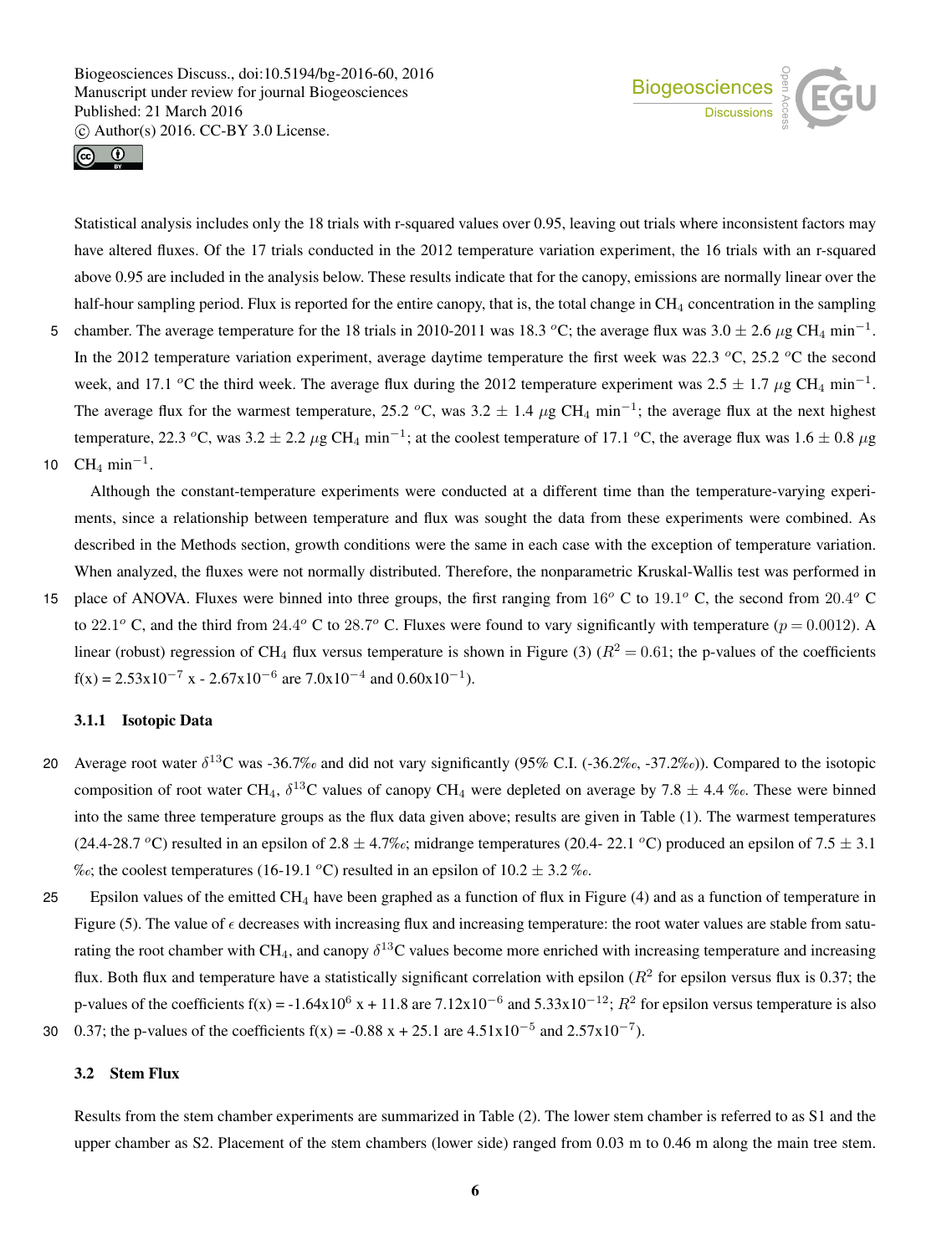



The raw flux is given from each stem chamber: fluxes ranged from 0.015 to 1.7  $\mu$ g CH<sub>4</sub> min<sup>-1</sup> with an average of 0.65  $\mu$ g  $CH_4$  min<sup>-1</sup>. Fluxes per enclosed stem area are simply the raw flux divided by the average stem area enclosed by the chamber  $(0.0058 \text{ m}^2 \text{ for the first trial}, 0.0048 \text{ m}^2 \text{ for the following three})$ . The estimated total stem flux is calculated by dividing the total main tree stem length by the length enclosed by the two stem chambers, then multiplying by the sum of the two stem chamber 5 fluxes. Obviously this calculation assumes that flux along the entire tree stem is consistent and represented by that measured in

the two chambers; the relevance of these values will be taken up in the discussion. Transpiration, based on water loss from the root chamber, is also reported.

#### 4 Discussion

As a common species in wetland environments that also grows well under non-inundated conditions, it is assumed that transport 10 mechanisms in poplar will be representative of other tree species in similar environments. The versatility of poplar makes it ideal for transport studies in this sense. Although experiments were conducted on trees grown in a hydroponic environment, the physiological adaptations of poplar expressed under inundation in the field should be same; therefore the transport mechanisms themselves should not differ in essence. Hydroponically grown rice has been used for CH<sub>4</sub> transport studies where greater control was necessary than what was possible in the field, yet the influence of physical characteristics of the plant or temperature 15 on CH<sup>4</sup> transport were studied (Hosono and Nouchi, 1997; Yao et al., 2000).

Regardless of the mechanisms, trees having the capability of moving  $CH<sub>4</sub>$  from the soil to the atmosphere will do so when  $CH<sub>4</sub>$  is present in the root zone, as demonstrated by the fact that in all experiments where  $CH<sub>4</sub>$  was present in the root zone, flux was measured from the canopy. Although it has been suggested that the developmental stage of a tree may play a role in the ability of a tree to transport  $CH_4$  (Pangala et al., 2014), the specific  $CH_4$  transport mechanisms themselves are not expected

20 to be altered by more mature tree growth. Therefore, the mechanisms described here should be applicable qualitatively to more mature trees, even though there may be quantitative shifts in  $CH<sub>4</sub>$  flux.

For the more thoroughly studied rice plant, correlations between morphophysiological and anatomical characteristics of rice plants and CH<sub>4</sub> emission exist (Nouchi et al., 1990; Das and Baruah, 2008). Although a large amount of CH<sub>4</sub> has been shown to come through emergent wetland plants (Shannon et al., 1996), physiological correlations for tree emission of CH<sub>4</sub> have

- 25 been studied very little and the role that woody vegetation has in wetland emission of CH<sup>4</sup> is still poorly understood (Vann and Megonigal, 2003; Terazawa et al., 2007). It should be mentioned that more recently, Pangala et al. (2014) did find a strong correlation between lenticel density and CH<sub>4</sub> flux from stems in the tree species *Alnus glutinosa*. It is clear from the data here that temperature and flux,  $\delta^{13}C$  and flux and  $\delta^{13}C$  and temperature are significantly related. Further study is needed to establish rigorous links between  $CH_4$  flux from trees with physiological parameters.
- 30 Little evidence was found to indicate leaf flux in general. Calculations dividing CH<sup>4</sup> flux by estimated leaf area indicated that any leaf emission would be below detection limits; regardless, twice leaf emissions were tested using a leaf cuvette instead of a canopy bag under the same experimental conditions as described above. No emission was measured. CH<sub>4</sub> emission measured in the stem experiment and scaled to the stem area for the tree yields a total CH<sub>4</sub> flux value in the range of measured fluxes for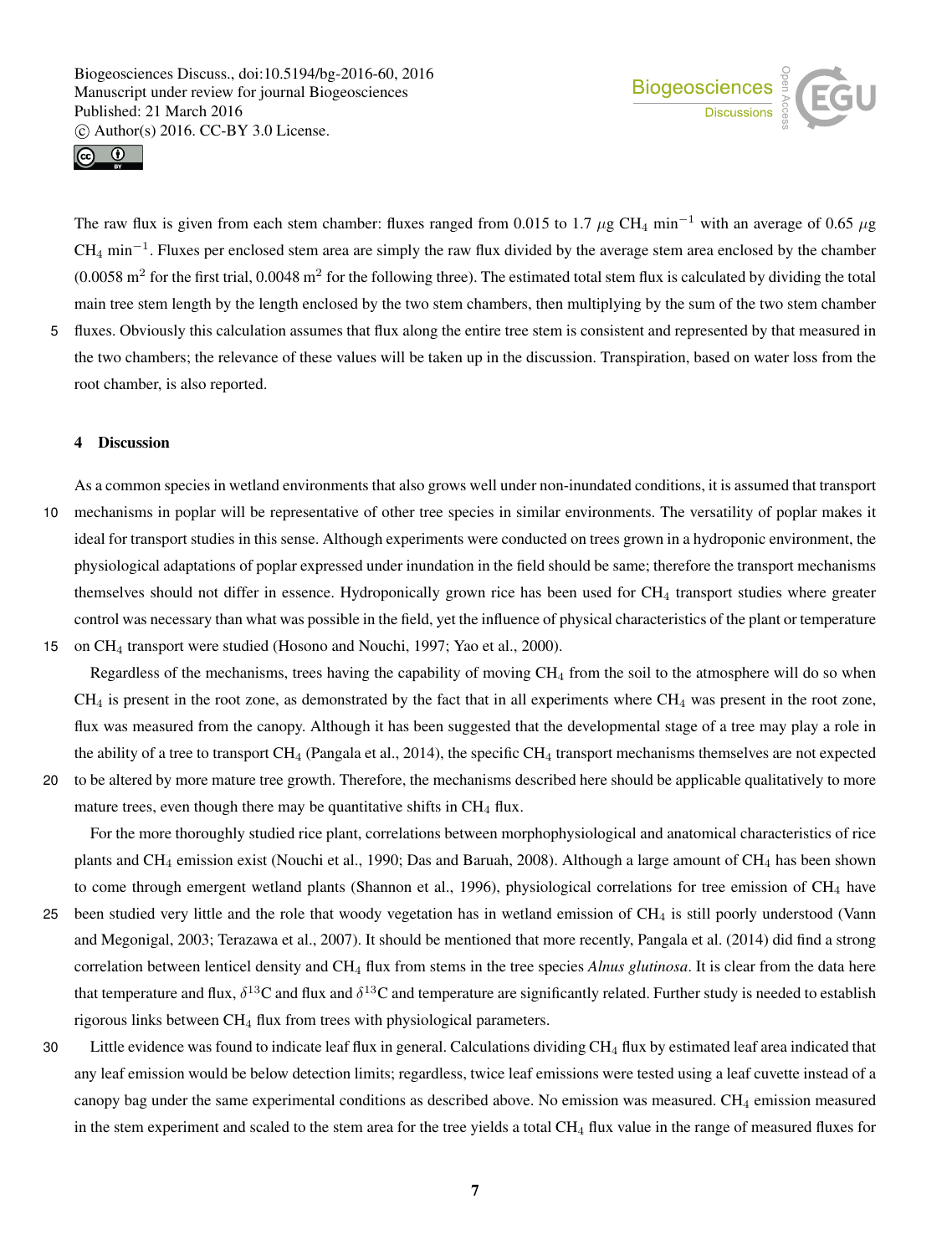



the entire canopy. The average flux for the 18 canopy emission trials in 2010-2011 was  $3.0 \pm 2.6 \,\mu$ g CH<sub>4</sub> min<sup>-1</sup>. From Table (2), the estimated total stem fluxes from the main stem of the tree based on stem chamber measurements were 3.1, 3.8, and 12 μg CH<sub>4</sub> min<sup>-1</sup>. This suggests that a considerable amount of the total CH<sub>4</sub> emitted exits from stems after traveling through the tree, possibly via air-filled aerenchyma tissue. A decrease in flux was observed with height of the stem chamber along the 5 stem, consistent with findings by Rusch and Rennenberg (1998); Terazawa et al. (2007); Pangala et al. (2013). In the case of Rusch and Rennenberg (1998), this was taken as evidence for the major transport of CH<sub>4</sub> to be by diffusion. While the stem

An analysis of the possible physical pathways of  $CH<sub>4</sub>$  through the tree is helpful in interpreting the isotopic fractionation of  $CH_4$  observed from canopy measurements.  $CH_4$  entering the root system with water can move apoplastically, or without

pathway does appear to dominate, the exact mechanisms of transport may or may not include diffusion as discussed below.

- 10 traversing cellular membranes. A membrane barrier at the root endodermis must be crossed before the xylem tissue is entered, which is the main bulk-flow water transport system through roots and stems of trees (Tyree and Ewers, 1991). This xylem pathway is driven by a hydrostatic pressure gradient, as opposed to the water potential that moves water from cell to cell across membrane barriers (Tyree and Ewers, 1991). The bulk flow of water causes no isotopic fractionation. Therefore,  $CH<sub>4</sub>$ transported by transpiration would show an isotopic fractionation due to dissolution from water to gas and from the crossing
- 15 of two cell membrane barriers at the root endodermis. Experimentation is needed to know the isotopic fractionation due to membrane transport.

Alternatively, CH<sup>4</sup> may enter the roots without ever being drawn into the xylem tissue, instead entering air-filled aerenchyma tissue connected to lenticels along the tree's stems. This pathway is believed to be the dominant pathway for  $CH_4$  flux from rice and some wetland plants (Denier Van Der Gon and Van Breemen, 1993; Chanton, 2005). Isotopic fractionation would 20 occur due to dissolution from water to gas and from any concentration-gradient driven diffusion between the root zone and the atmosphere. Transfer of CH<sub>4</sub> from water to air leads to an isotopic fractionation on the order of  $-0.8\%$  (Knox et al., 1992), an

order of magnitude smaller than the fractionation measured here.

Molecular diffusion is described by Fick's first law, where molecules move along a concentration gradient by random collisions:

$$
25 \quad J = D \frac{dC}{dz} \tag{3}
$$

*J* is the flux in mass per area per time, *D* is the diffusion coefficient in length<sup>2</sup> per time, *C* is the concentration and *z* is distance, and  $dC/dz$  is the concentration gradient. For a gas moving along a concentration gradient through air, the diffusion coefficient is related to the molecular weights of the constituents:

$$
D_{12} \propto \left[\frac{(M_1 + M_2)}{M_1 M_2}\right]^{1/2} \tag{4}
$$

30 where *M*<sup>1</sup> is taken to be the molecular weight of air and *M*<sup>2</sup> for the molecular weight of CH<sup>4</sup> (Mason and Marrero, 1970). The expected fractionation for CH<sub>4</sub> diffusing in air is found from the ratio of the diffusion constants for <sup>12</sup>CH<sub>4</sub> and <sup>13</sup>CH<sub>4</sub>. Using equation (4) and taking the molecular weight of air to be 28.9 g mol<sup>-1</sup>, the  $\alpha$  for diffusion is 1.019. The resulting isotopic fractionation due to molecular diffusion, therefore, is expected to be -19‰(Chanton, 2005).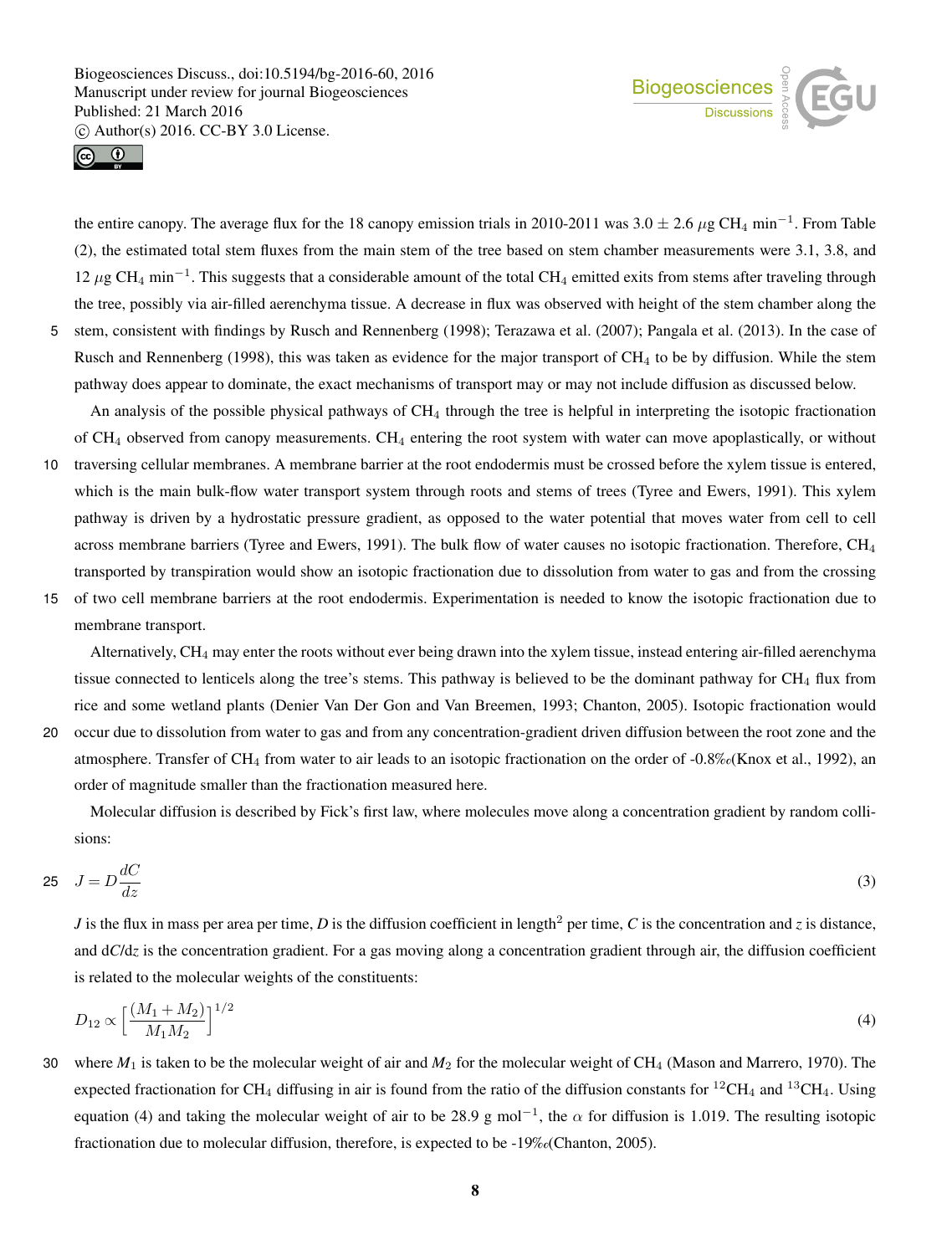



The isotopic fractionations of  $\sim$ 3 - 10‰ measured here indicate that CH<sub>4</sub> transported through the tree follows neither a purely bulk flow pathway nor a purely diffusional one, as has been suggested for rice and other wetland plants. The value can be interpreted to indicate two or more mechanisms of transport, possibly some combination of movement through membrane barriers, bulk flow, and diffusion. However, although gas transport through aerenchyma is usually assumed to be diffusive 5 (Chanton, 2005; Garnet et al., 2005; Machacova et al., 2013; Pangala et al., 2014), this work strongly suggests that molecular

- diffusion is not the primary transport mechansim. It should be noted that these fractionation values reflect the total combination of transport mechanisms through the tree: if any  $CH_4$  does exit from other parts of the tree while most exits through the stem, the isotopic fractionation measured is from all CH<sup>4</sup> emitted. In other words, the values give indications about the combination of mechanisms along the pathways but does not discriminate between the pathways themselves.
- 10 The significant relationship between epsilon and canopy CH<sub>4</sub> flux (Figure (4)) can be explained by different transport mechanisms dominating depending on the amount of  $CH_4$  emitted. Given at least a small amount of  $CH_4$  in the root zone, a low flux occurs that is dominated by a particular transport mechanism or mechanisms with a larger isotopic fractionation. When various ecophysiological parameters, such as temperature, combine to result in a high flux, more  $CH_4$  is emitted by a different transport mechanism or mechanisms with a correspondingly smaller fractionation as shown in Figure (5). This explains the
- 15 decrease in epsilon with both flux and temperature; however, given the current data it is not possible to separate the influence of these two factors as drivers of epsilon.

## 5 Conclusions

Based on this and previous work, multiple mechanisms appear to be likely for CH<sub>4</sub> transport through trees. Most, if not all,  $CH<sub>4</sub>$  is transported through tree stems and not with transpiration. At least two mechanisms may be at work in this process: 20 one dominant at low flux (and low temperature) leading to a substantial fractionation between root water and emitted  $CH<sub>4</sub>$ , and another mechanism dominant at higher flux (and higher temperature) with little or no fractionation. Molecular diffusion cannnot be treated as the sole transport mechanism responsible for plant transport of CH4; isotopic data suggests it is not even a dominating mode of transport. As for  $CH_4$  emissions from upland soils, because there is evidence against significant  $CH_4$ transport through leaves with transpiration and stem emission is not supported in the literature for those conditions, it appears 25 unlikely that CH<sup>4</sup> produced in the soil would be emitted in large quantities before it was oxidized.

Accurately predicting emissions feedbacks in the soil-tree-atmosphere system will depend on knowing the rate at which a particular transport mechanism changes for a given environmental parameter, e.g., temperature. An increase in CH<sub>4</sub> flux corresponding to temperature may be linked to a temperature-dependent mechanism within the tree, as suggested here by the fractionation data. While one part of the system may experience a strong positive feedback, such as increased  $CH_4$  production 30 in the soil with temperature, the feedback on transport mechanisms of CH<sub>4</sub> through trees could mitigate the overall effect.

9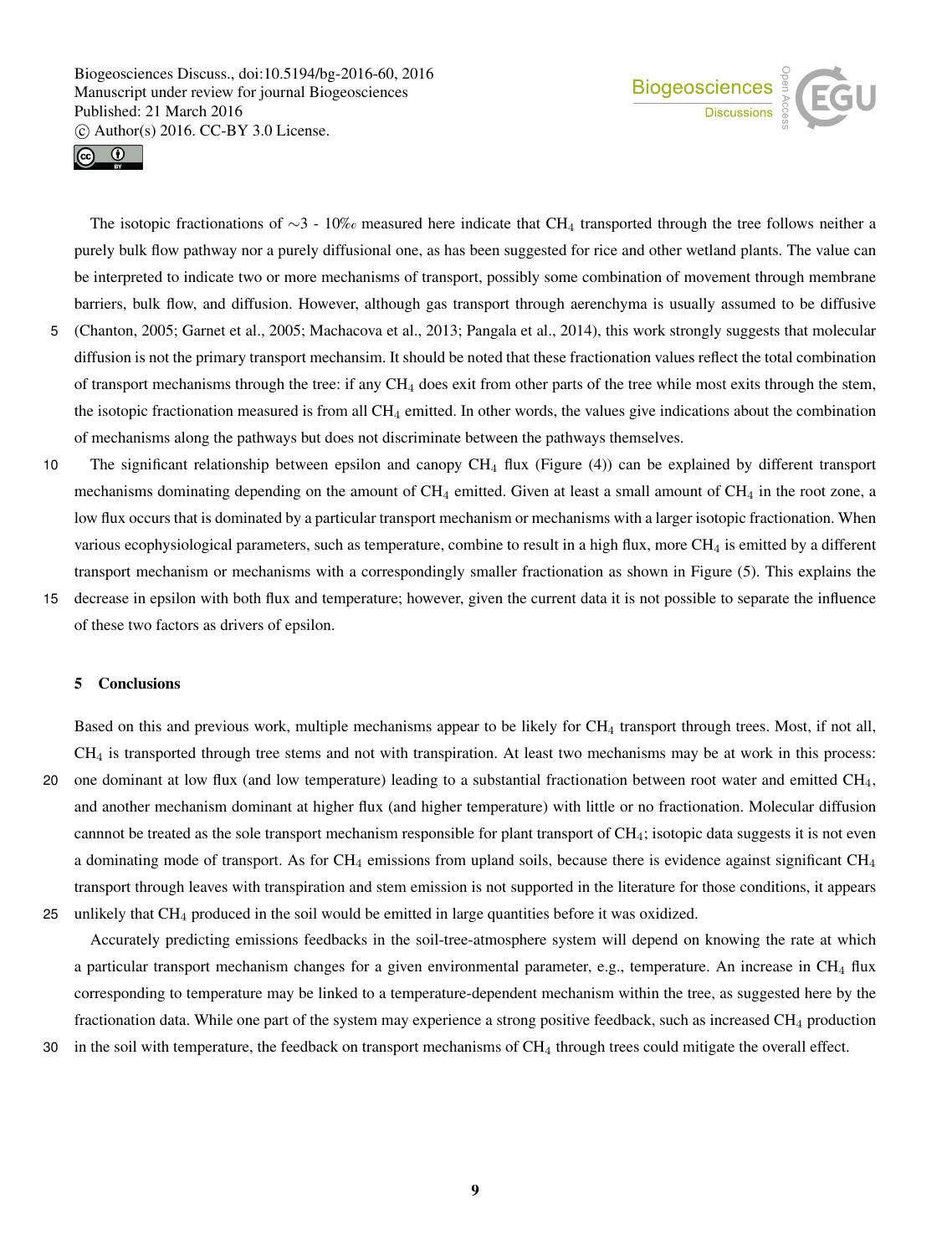



*Acknowledgements.* This work was funded by the Office of Science (BER), U.S. Department of Energy, grant number DE-FG02-08ER64515 and by NASA / Oregon Space Grant Consortium, grants NNG05GJ85H and NNX10AK68H. The authors would like to thank D. Teama, M. Shearer and D. Matarese for laboratory assistance. Data are available upon request.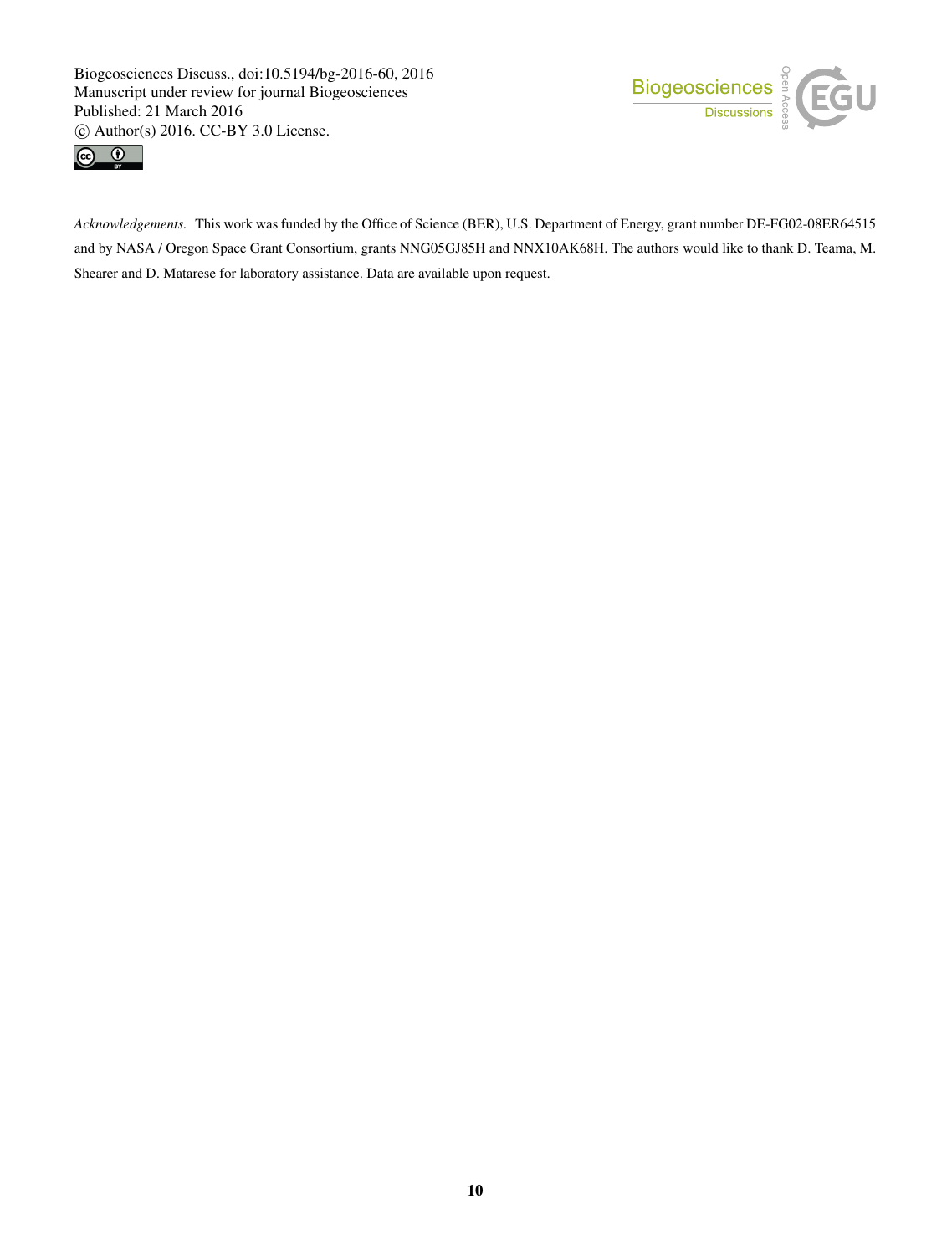



## References

- Buchel, H. B. and Grosse, W.: Localization of the porous partition responsible for pressurized gas transport in *Alnus glutinosa* (L.) Gaertn., Tree Physiology, 6, 247–256, 1990.
- Chanton, J. P.: The effect of gas transport on the isotope signature of methane in wetlands, Organic Chemistry, 36, 753–768, 2005.
- 5 Ciais, P., Sabine, C., Bala, G., Bopp, L., Brovkin, V., Canadell, J., Chhabra, A., DeFries, R., Galloway, J., Heimann, M., Jones, C., Le Quéré, C., Myneni, R. B., Piao, S., and Thornton, P.: Carbon and Other Biogeochemical Cycles, in: Climate Change 2013: The Physical Science Basis. Contribution of Working Group I to the Fifth Assessment Report of the Intergovernmental Panel on Climate Change, edited by Stocker, T. F., Qin, D., Plattner, G.-K., Tignor, M., Allen, S. K., Boschung, J., Nauels, A., Xia, Y., Bex, V., and Midgley, P. M., Cambridge University Press, Cambridge, United Kingdom and New York, NY, USA, 2013.
- 10 Das, K. and Baruah, K. K.: Methane emission associated with anatomical and morphophysiological characteristics of rice (*Oryza sativa*) plant, Physiologia Plantarum, 134, 303–312, 2008.
	- Denier Van Der Gon, H. A. C. and Van Breemen, N.: Diffusion-controlled transport of methane from soil to atmosphere as mediated by rice plants, Biogeochemistry, 21, 177–190, 1993.

Garnet, K. N., Megonigal, J. P., Litchfield, C., and Tayor Jr., G. E.: Physiological control of leaf methane emission from wetland plants, 15 Aquatic Botany, 81, 141 – 155, 2005.

Gonfiantini, R., Stichler, W., and Rozanski, K.: Standards and Intercomparison Materials Distributed by the International Atomic Energy Agency for Stable Isotope Measurements, in: Reference and intercomparison materials for stable isotopes of light elements TECDOC-825, pp. 13–29, International Atomic Energy Agency, 1995.

Hoefs, J.: Stable Isotope Geochemistry, Springer-Verlag,  $5^{th}$  edn., 2004.

- 20 Hosono, T. and Nouchi, I.: The dependence of methane transport in rice plants on the root zone temperature, Plant and Soil, 191, 233–240, 1997.
	- Khalil, M. A. K., Rasmussen, R. A., Shearer, M. J., Dalluge, R. W., Ren, L. X., and Duan, C.-L.: Measurements of methane emissions from rice fields in China, Journal of Geophysical Research, 103, 25,181–25,210, 1998a.

Khalil, M. A. K., Rasmussen, R. A., Shearer, M. J., Dalluge, R. W., Ren, L. X., and Duan, C.-L.: Factors affecting methane emissions from 25 rice fields, Journal of Geophysical Research, 103, 25,219–25,231, 1998b.

- Knox, M., Quay, P. D., and Wilbur, D.: Kinetic Isotopic Fractionation During Air-Water Gas Transfer of  $O_2$ ,  $N_2$ , CH<sub>4</sub>, and H<sub>2</sub>, Journal of Geophysical Research, 97, 20,335–20,343, 1992.
	- Lu, Y., Wassmann, R., Neue, H., and Huang, C.: Dynamics of Dissolved Organic Carbon and Methane Emissions in a Flooded Rice Soil, Soil Science Society of America Journal, 64, 2011–2017, 2000.
- 30 Machacova, K., Papen, H., Kreuzwieser, J., and Rennenberg, H.: Inundation strongly stimulates nitrous oxide emissions from stems of the upland tree *Fagus sylvatica* and the riparian tree *Alnus glutinosa*, Plant Soil, 364, 287–301, 2013.
	- Mason, E. A. and Marrero, T. R.: The diffusion of atoms and molecules, in: Advances in Atomic and Molecular Physics, edited by Bates, D. R. and Estermann, I., vol. 6, pp. 155–232, Academic Press, Inc., 1970.
- McBain, M. C., Warland, J. S., McBride, R. A., and Wagner-Riddle, C.: Laboratory-scale measurements of N<sub>2</sub>O and CH<sub>4</sub> emissions from 35 hybrid poplars (*Populus deltoides* x *Populus nigra*), Waste Management & Research, 22, 454–465, 2004.
- Myhre, G., Shindell, D., Bréon, F.-M., Collins, W., Fuglestvedt, J., Huang, J., Koch, D., Lamarque, J.-F., Lee, D., Mendoza, B., Nakajima, T., Robock, A., Stephens, G., Takemura, T., and Zhang, H.: Anthropogenic and Natural Radiative Forcing, in: Climate Change 2013: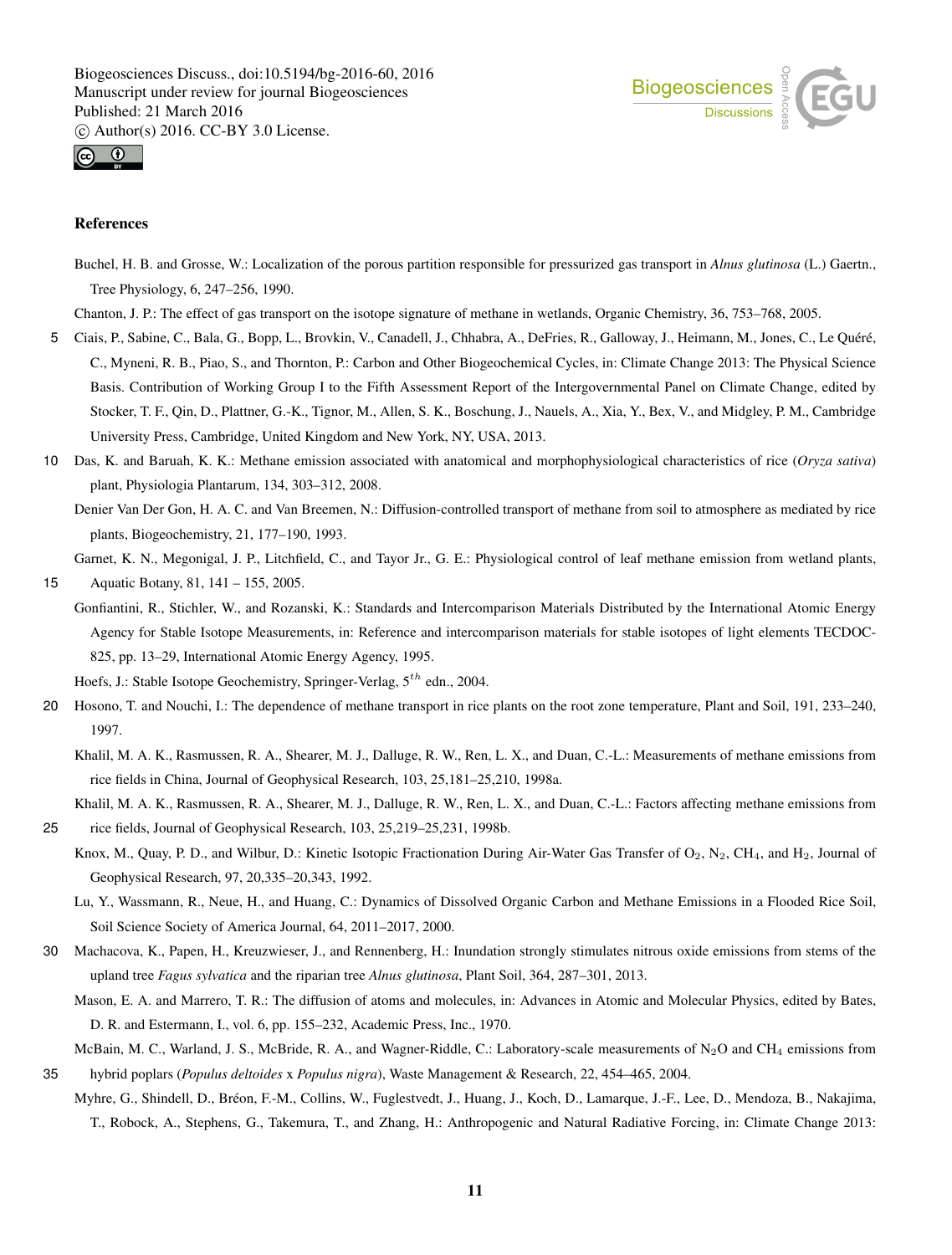



The Physical Science Basis. Contribution of Working Group I to the Fifth Assessment Report of the Intergovernmental Panel on Climate Change, edited by Stocker, T. F., Qin, D., Plattner, G.-K., Tignor, M., Allen, S. K., Boschung, J., Nauels, A., Xia, Y., Bex, V., and Midgley, P. M., Cambridge University Press, Cambridge, United Kingdom and New York, NY, USA, 2013.

Nouchi, I., Mariko, S., and Kazuyuki, A.: Mechanism of methane transport from the rhizosphere to the atmosphere through rice plants, Plant

- Pangala, S. R., Moore, S., Hornibrook, E. R. C., and Gauci, V.: Trees are major conduits for methane egress from tropical forested wetlands, New Phytologist, 197, 524–531, 2013.
- Pangala, S. R., Gowing, D. J., Hornibrook, E. R. C., and Gauci, V.: Controls on methane emissions from *Alnus glutinosa* saplings, New Phytologist, 201, 887–896, 2014.
- 10 Rice, A. L., Gotoh, A. A., Ajie, H. O., and Tyler, S. C.: High-Precision Continuous-Flow Measurement of  $\delta^{13}$ C and  $\delta$ D of Atmospheric CH<sub>4</sub>, Analytical Chemistry, 73, 4104–4110, 2001.

Rice, A. L., Butenhoff, C. L., Shearer, M. J., Teama, D., Rosenstiel, T. N., and Khalil, M. A. K.: Emissions of anaerobically produced methane by trees, Geophysical Research Letters, 37, L03 807, 2010.

Rusch, H. and Rennenberg, H.: Black alder (*A*lnus *G*lutinosa (L.) Gaertn.) trees mediate methane and nitrous oxide emission from the soil

- 15 to the atmosphere, Plant and Soil, 201, 1–7, 1998.
	- Schroder, P.: Characterization of a thermo-osmotic gas transport mechanism in *Alnus glutinosa* (L.) Gaertn., Trees: Structure and Function, 3, 38–44, 1989.

Shannon, R. D., White, J. R., Lawson, J. E., and Gilmour, B. S.: Methane efflux from emergent vegetation in peatlands, Journal of Ecology, 84, 239–246, 1996.

20 Terazawa, K., Ishizuka, S., Sakata, T., Yamada, K., and Takahashi, M.: Methane emissions from stems of *Fraxinus mandshurica* var. *japonica* trees in a floodplain forest, Soil Biology & Biochemistry, 39, 2689–2692, 2007.

Tyree, M. T. and Ewers, F. W.: The hydraulic architecture of trees and other woody plants, New Phytologist, 119, 345–360, 1991.

- Vann, C. D. and Megonigal, J. P.: Elevated CO<sub>2</sub> and water depth regulation of methane emissions: Comparison of woody and non-woody wetland plant species, Biogeochemistry, 63, 117–134, 2003.
- 25 Whalen, S. C.: Biogeochemistry of Methane Exchange between Natural Wetlands and the Atmosphere, Environmental Engineering Science, 22, 73–94, 2005.
	- Whiting, G. J. and Chanton, J. P.: Plant-dependent CH<sub>4</sub> emission in a subarctic Canadian fen, Global Biogeochemical Cycles, 6, 225–231, 1992.
- Yao, H., Yagi, K., and Nouchi, I.: Importance of physical plant properties on methane transport through several rice cultivars, Plant and Soil, 30 222, 83–93, 2000.

<sup>5</sup> Physiology, 94, 59–66, 1990.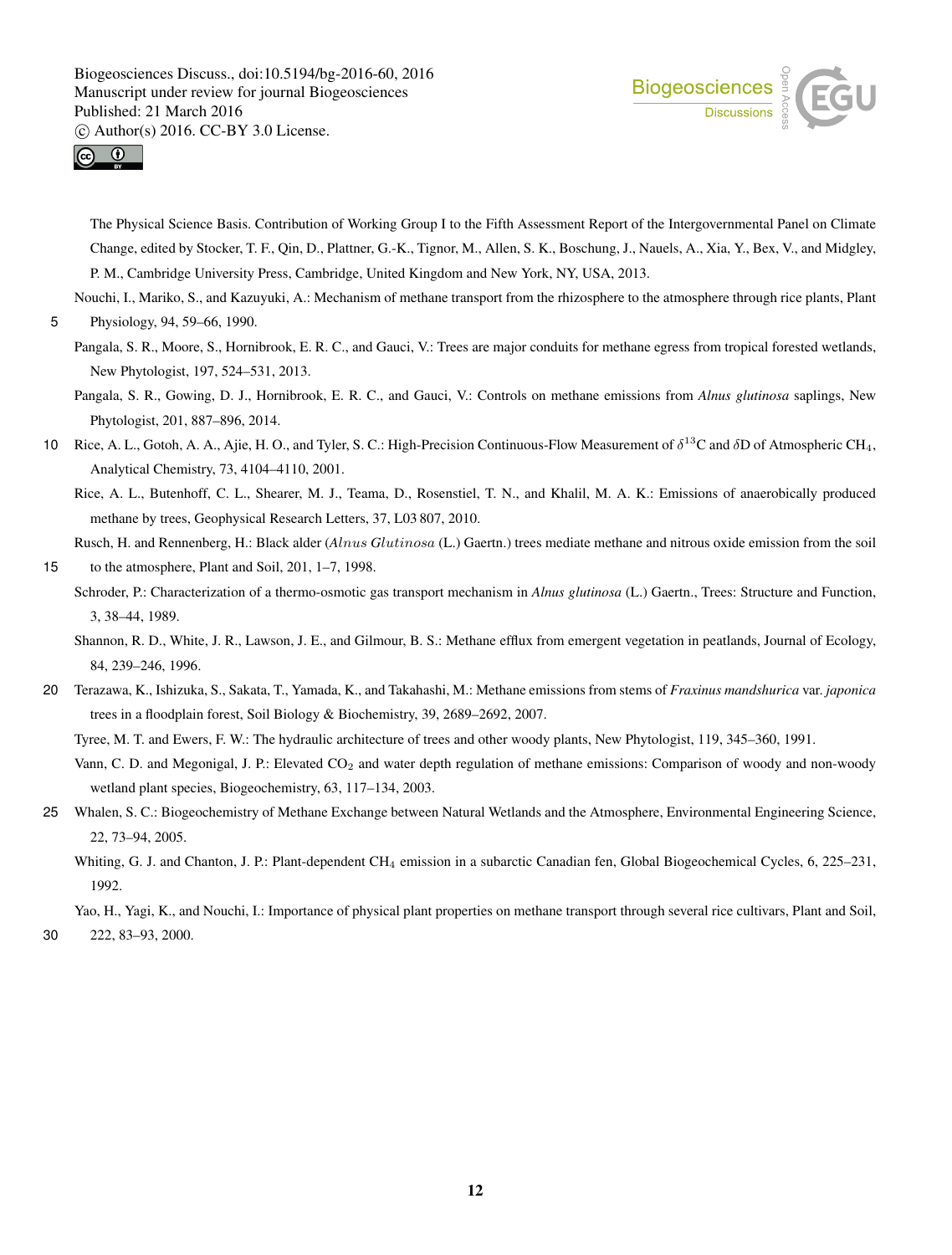





Figure 1. Depiction of experimental setup with dimensions. Four springs (not shown) are evenly spaced aroung the chamber lid, attaching to the chamber body and holding the lid down by tension. Modeling clay is used to seal between the chamber and the tree stem; electrical tape is run along the seams of the lid to prevent any leaking.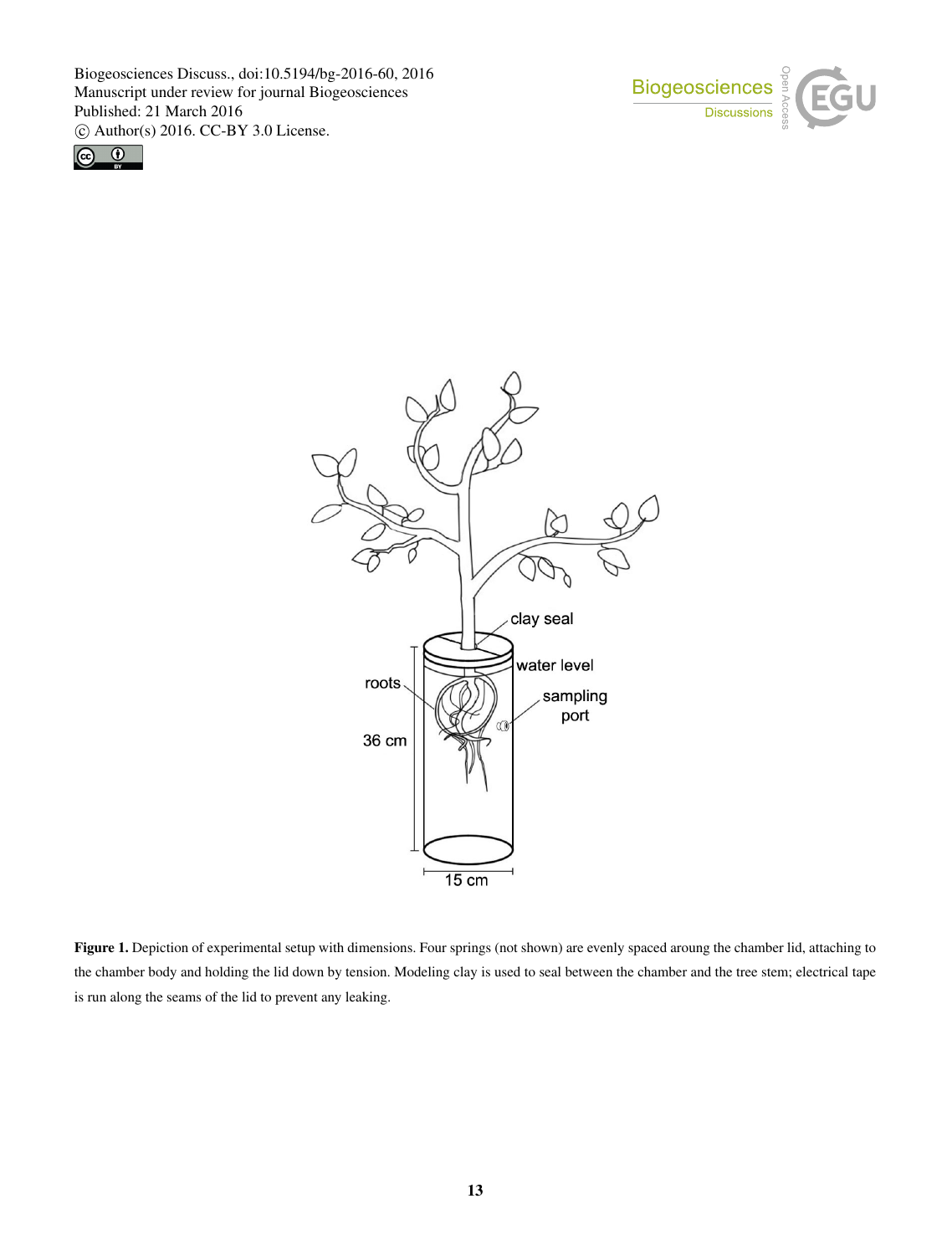





Figure 2. Depiction of stem chamber attached to tree. Stem chamber design is based on (Rusch and Rennenberg, 1998). Actual lid pieces are square bases into which the cylindrical halves of the chamber fit, sealed with an o-ring. Not depicted are the four springs, one at each corner of the square lid base, that attach to the opposite lid piece and hold the chamber together by tension. Modeling clay is used to seal between the chamber and the tree stem; electrical tape is run along the middle seam of the chamber to prevent any leaking. Two wires running from the chamber fan and sealed through the lid with glue connect to a 12-volt battery external to the chamber.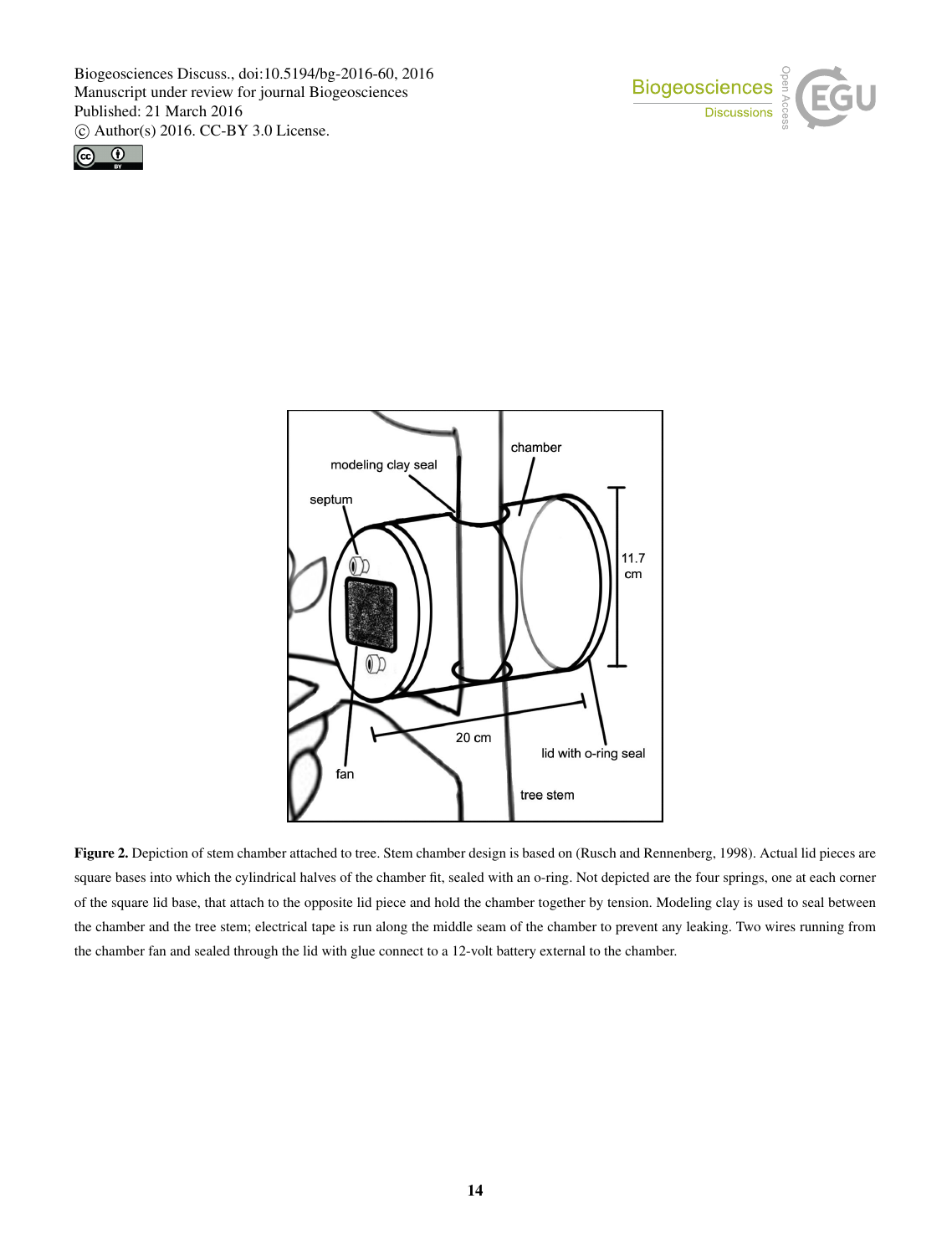





Figure 3. CH<sub>4</sub> flux emitted from the entire canopy versus temperature for 2010-11 experiments and 2012 temperature variation experiments, n=34. Regression coefficients f(x) =  $2.53 \times 10^{-7}$  x -  $2.67 \times 10^{-6}$ ;  $R^2 = 0.61$ ; SE of coefficients  $6.73 \times 10^{-8}$ ,  $1.37 \times 10^{-6}$ ; p-value of coefficients  $7.0x10^{-4}$ ,  $0.60x10^{-1}$ . Error bars given by the standard error of each flux measurement.



Figure 4. Regression of epsilon ( $\epsilon$ ) versus CH<sub>4</sub> flux for the whole canopy (n=32) using linear (robust) techniques. Epsilon is the difference between the  $\delta^{13}$ C of the root zone water ( $\delta_A$ ) and the canopy flux ( $\delta_B$ ). Regression coefficients f(x) = -1.64x10<sup>6</sup> x + 11.8;  $R^2 = 0.37$ ; SE of coefficients 3.02x10<sup>5</sup>, 1.07; p-value of coefficients  $7.12x10^{-6}$ ,  $5.33x10^{-12}$ . Error bars represent the standard error for each value of epsilon.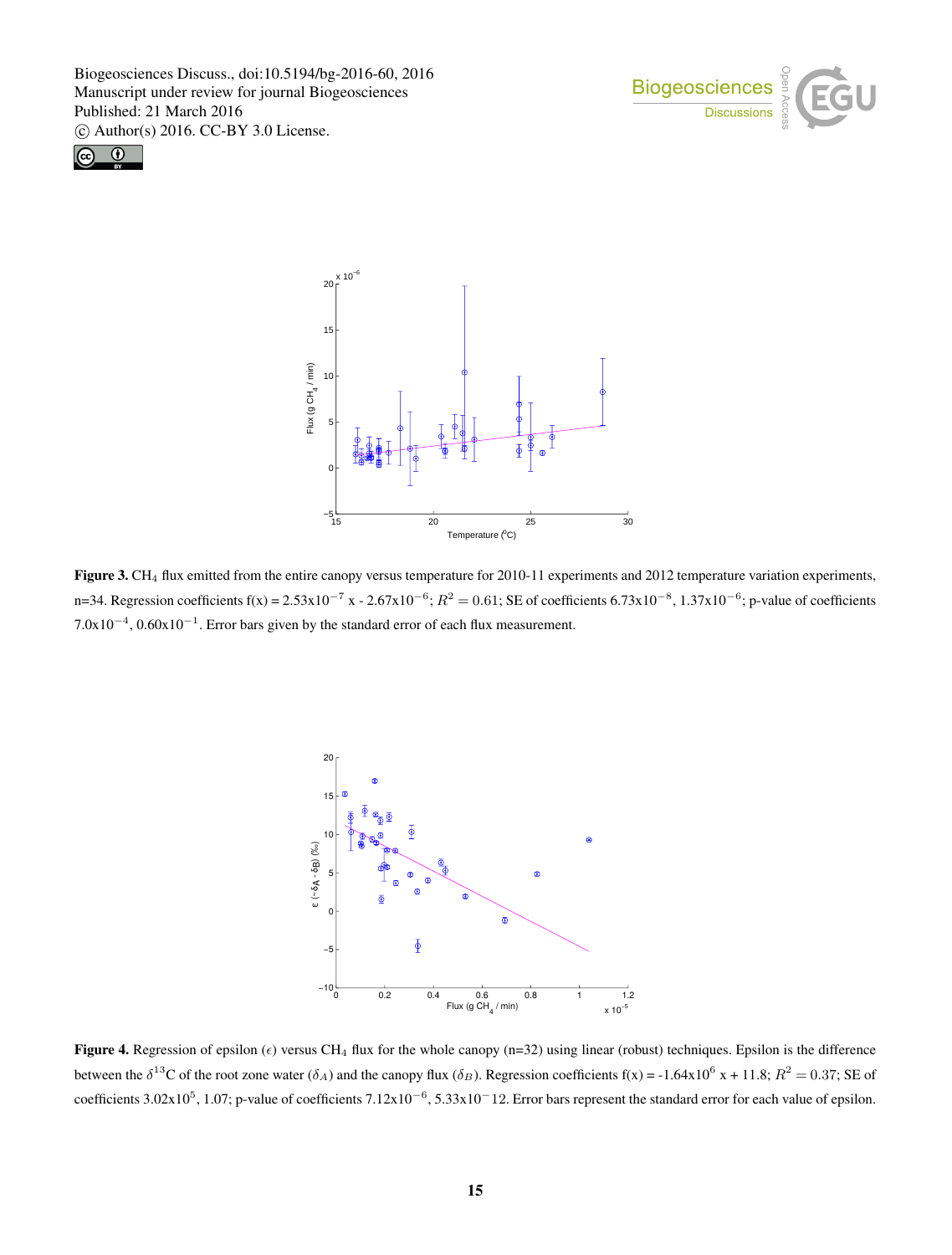





**Figure 5.** Regression of epsilon versus temperature (n=32) using linear (robust) techniques. Epsilon is the difference between the  $\delta^{13}$ C of the root zone water  $(\delta_A)$  and the canopy flux  $(\delta_B)$ . Regression coefficients f(x) = -0.88 x + 25.1;  $R^2 = 0.37$ ; SE of coefficients 0.19, 3.79; p-value of coefficients  $4.51 \times 10^{-5}$ ,  $2.57 \times 10^{-7}$ . Error bars represent the standard error for each value of epsilon.